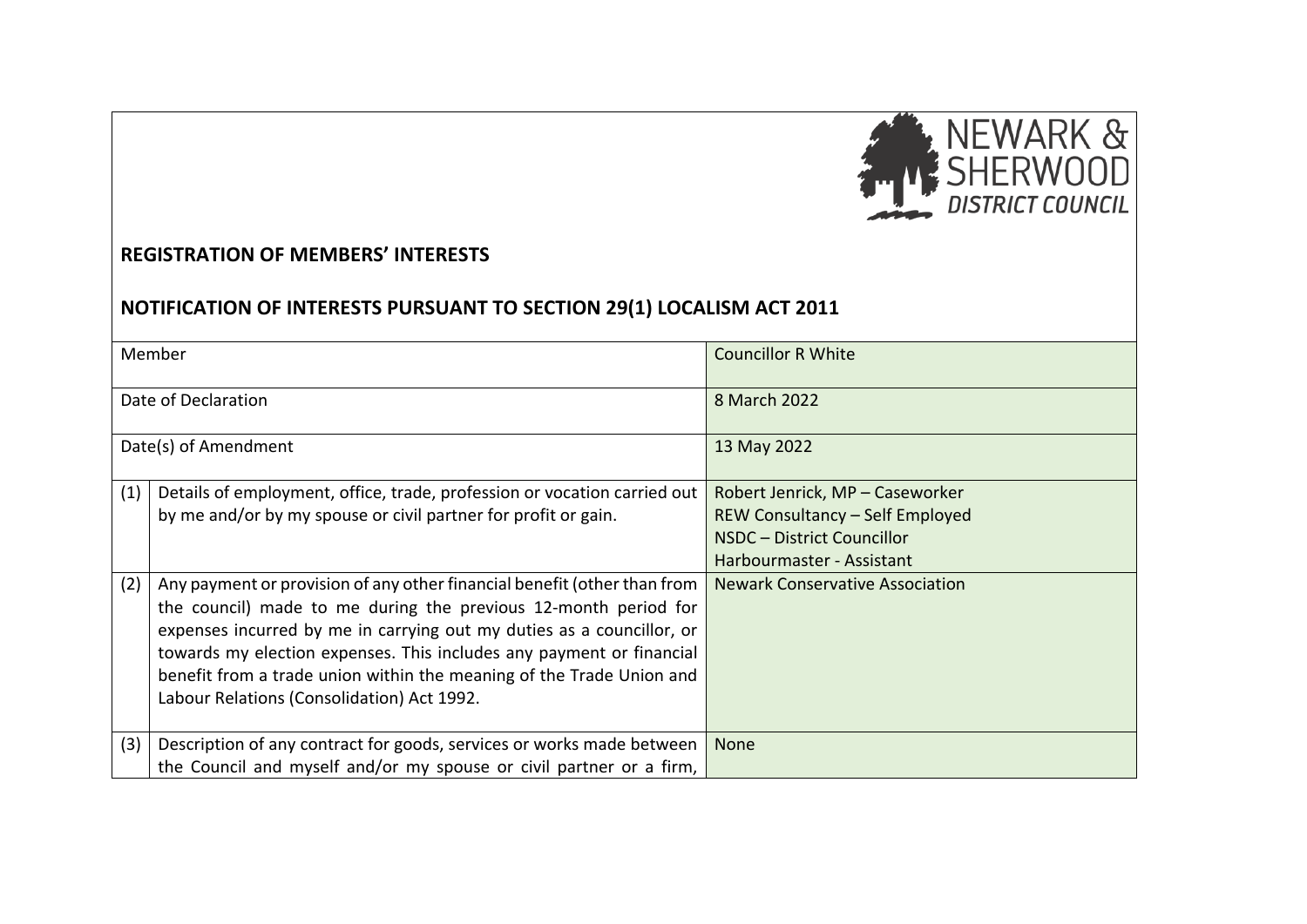|                                                                                                                                                                                                         | company or other body in which I and/or my spouse or civil partner has<br>a beneficial interest and which has not been fully discharged.                                                                                                                                                                                                                                                                                                            |                                                                                    |
|---------------------------------------------------------------------------------------------------------------------------------------------------------------------------------------------------------|-----------------------------------------------------------------------------------------------------------------------------------------------------------------------------------------------------------------------------------------------------------------------------------------------------------------------------------------------------------------------------------------------------------------------------------------------------|------------------------------------------------------------------------------------|
| (4)                                                                                                                                                                                                     | Address or other description of any land in the Council's area in which I<br>and/or my spouse or civil partner has a beneficial interest. This includes<br>your home if you own it or rent it, and any other property which you<br>own in the Council's area.                                                                                                                                                                                       | Redacted                                                                           |
| Address or other description of any land in the Council's area for which<br>(5)<br>I and/or my spouse or civil partner has a licence (alone or jointly with<br>others) to occupy for a month or longer. |                                                                                                                                                                                                                                                                                                                                                                                                                                                     | <b>None</b>                                                                        |
| (6)                                                                                                                                                                                                     | Address or other description of any land where the landlord is the<br>Council and in which the tenant is a body in which I and/or my spouse<br>or civil partner has a beneficial interest.                                                                                                                                                                                                                                                          | None                                                                               |
| (7)                                                                                                                                                                                                     | Details of any securities that you or your partner hold which are worth<br>over £25,000 or 100 <sup>th</sup> of the total issued share capital in any body that<br>has a place of business or land in the Council's area.                                                                                                                                                                                                                           | <b>None</b>                                                                        |
| (8)                                                                                                                                                                                                     | Details of any Other Registerable Interests defined as:<br>any unpaid directorships;<br>(a)<br>any body of which you are a member or are in a position of<br>(b)<br>general control or management and to which you are nominated<br>or appointed by Newark & Sherwood District Council;<br>any body of which you are member or in a position of general<br>(c)<br>control or management that is:<br>exercising functions of a public nature;<br>(i) | <b>Elected Member of Balderton Parish Council</b><br><b>Elected Member of NSDC</b> |
|                                                                                                                                                                                                         | directed to charitable purposes; or<br>(ii)                                                                                                                                                                                                                                                                                                                                                                                                         |                                                                                    |